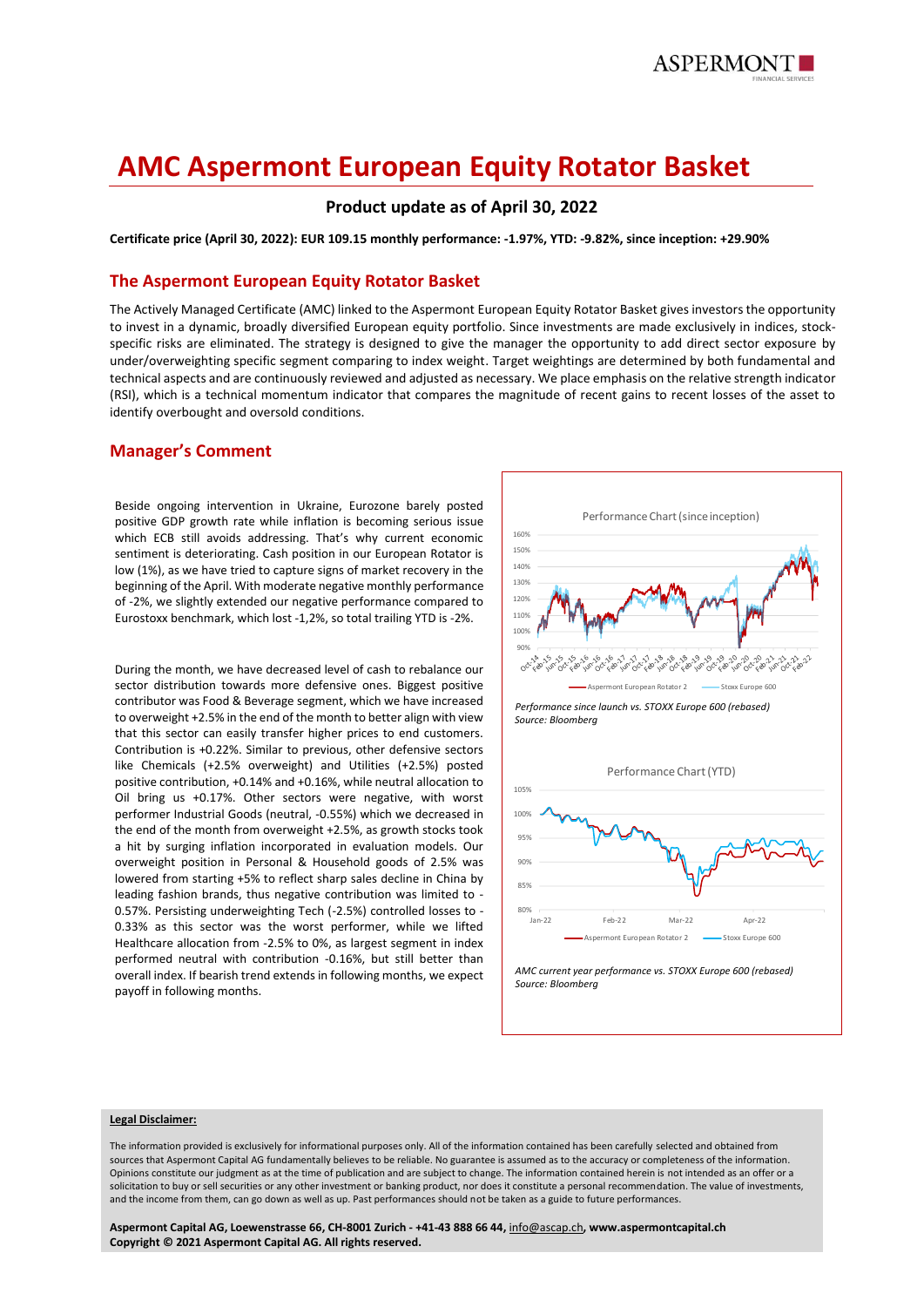

#### **Returns**

|      | Jan      | Feb      | Mar      | Apr      | May      | Jun      | Jul      | Aug      | Sep      | Oct      | <b>Nov</b> | <b>Dec</b> | <b>YTD</b> |
|------|----------|----------|----------|----------|----------|----------|----------|----------|----------|----------|------------|------------|------------|
| 2014 |          |          |          |          |          |          |          |          |          | 4.62%    | 3.56%      | $-2.36%$   | 5.79%      |
| 2015 | 5.76%    | 5.48%    | 2.51%    | $-1.43%$ | 0.81%    | $-4.62%$ | 4.32%    | $-6.23%$ | $-3.23%$ | 6.70%    | 3.93%      | $-3.49%$   | 9.85%      |
| 2016 | $-4.37%$ | $-5.35%$ | 0.26%    | 0.54%    | 3.75%    | $-5.06%$ | 4.45%    | 0.02%    | 0.66%    | $-1.58%$ | $-0.63$    | 5.57%      | $-2.00%$   |
| 2017 | $-1.25%$ | 3.77%    | 4.26%    | 1.98%    | 1.27%    | $-1.45%$ | $-0.04%$ | $-0.27%$ | 1.62%    | 1.62%    | $-2.31%$   | $-0.65%$   | 8.40%      |
| 2018 | 2.61%    | $-3.34%$ | $-2.36%$ | 4.38%    | 0.90%    | $-1.26%$ | 2.68%    | $-1.91%$ | $-1.10%$ | $-7.80$  | $-2.50%$   | $-5.64%$   | $-14.90%$  |
| 2019 | 5.57%    | 4.01%    | 1.00%    | 3.69%    | $-4.25%$ | 3.18%    | 0.00%    | $-0.81%$ | 1.61%    | $-1.57%$ | 0.00%      | 0.09%      | 14.50%     |
| 2020 | $-1.77%$ | $-6.11%$ | $-11.8%$ | 5.32%    | 4.81%    | 3.31%    | $-1.47%$ | 3.28%    | $-1.53%$ | $-5.46%$ | 15.6%      | 2.59%      | 4.21%      |
| 2021 | $-1.88%$ | 3.40%    | 5.93%    | 2.31%    | 1.94%    | 0.90%    | 0.55%    | 1.71%    | $-4.15%$ | 4.10%    | $-2.30%$   | 3.81%      | 16.63%     |
| 2022 | $-3.45%$ | $-4.87%$ | 0.16%    | $-1.97%$ |          |          |          |          |          |          |            |            | $-9.82%$   |

## **Figures & Ratios**

| Performance             | <b>AMC ER</b> | STOXX Eur 600 | High/Low                 | <b>AMC ER</b> | STOXX Eur 600 |
|-------------------------|---------------|---------------|--------------------------|---------------|---------------|
| 1 month                 | $-1.97%$      | $-1.20%$      | 52-week High             | 1'463.14      | 494.35        |
| 3 month                 | $-9.82%$      | $-7.67%$      | 52-week Low              | 1'193.81      | 415.01        |
| Since Launch            | 29.90%        | 40.08%        | Lifetime High            | 1'463.14      | 494.35        |
| Year-to-date            | $-9.82%$      | $-7.67%$      | Lifetime Low             | 876.41        | 279.66        |
| Risk (since inception)  | <b>AMC ER</b> | STOXX Eur 600 | Ratios (since inception) | <b>AMC ER</b> | STOXX Eur 600 |
| Volatility (annualized) | 13.32%        | 14.60%        | Sharpe                   | 0.26          | 0.31          |
| Maximum Drawdown        | $-32.62%$     | $-35.55%$     |                          |               |               |

*Note: Benchmark lifetime values are relevant for the same time series as that of the European Rotator*



# **Certificate Terms**

Issuer: UBS AG, Zurich Investment Manager: Aspermont Capital AG ISIN: CH0473592290 Profile: Tracker-Certificate (SVSP-Code: 1300) Launch date: December 09, 2019

Currency: EUR Denomination: EUR 1000 per Unit Maturity date: December 09, 2026 Listing: None (Original launch October 20, 2014)

#### **Legal Disclaimer:**

The information provided is exclusively for informational purposes only. All of the information contained has been carefully selected and obtained from sources that Aspermont Capital AG fundamentally believes to be reliable. No guarantee is assumed as to the accuracy or completeness of the information. Opinions constitute our judgment as at the time of publication and are subject to change. The information contained herein is not intended as an offer or a solicitation to buy or sell securities or any other investment or banking product, nor does it constitute a personal recommendation. The value of investments, and the income from them, can go down as well as up. Past performances should not be taken as a guide to future performances.

**Aspermont Capital AG, Loewenstrasse 66, CH-8001 Zurich - +41-43 888 66 44,** [info@ascap.ch](mailto:info@ascap.ch)**, www.aspermontcapital.ch Copyright © 2021 Aspermont Capital AG. All rights reserved.**